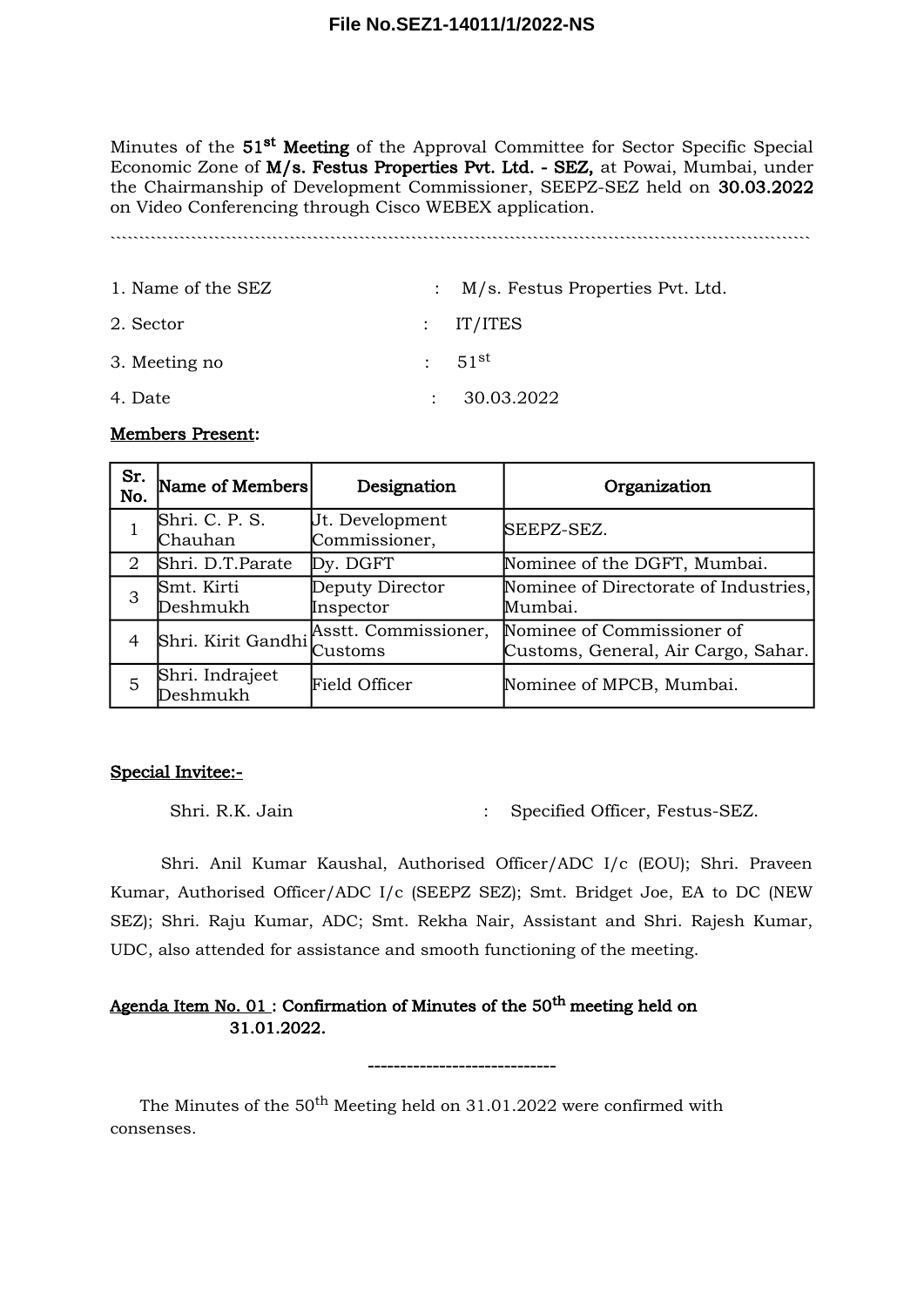#### Agenda Item No. 02: Request of M/s. L&T Hydrocarbon Engineering Limited located at Festus–SEZ for Approval w.r.t. Change of Entrepreneur by way of Order for Amalgamation from National Company law Tribunal Court No. V, Mumbai Bench of L&T Hydrocarbon Engineering Limited with Larsen & Toubro Limited on account of merger as going concern basis.

The Unit requested for approval for Change of Entrepreneur by way of Order for Amalgamation from National Company Law Tribunal Court No. V, Mumbai Bench of L&T Hydrocarbon Engineering Limited with Larsen & Toubro Limited on account of merger.

Decision:- After deliberation, the Committee approved the proposal of M/s. L&T Hydrocarbon Engineering Limited for Approval w.r.t. Change of Entrepreneur by way of Order for Amalgamation from National Company Law Tribunal Court No. V, Mumbai Bench of L&T Hydrocarbon Engineering Limited with Larsen & Toubro Limited on account of merger in terms of MOC&I Instruction No. 109 dated 18<sup>th</sup> October, 2021.

Further, the Committee also approved as follows :

- i. The name of the company to be read as M/s. Larsen & Toubro Limited.
- ii. The list of Directors of the Company will be of M/s. Larsen & Toubro Limited as under :

| lSr. No.       | Name of Directors of Larsen & Toubro (Post change in Entrepreneur) |  |  |  |  |
|----------------|--------------------------------------------------------------------|--|--|--|--|
| 1              | Mr. A.M. Naik                                                      |  |  |  |  |
| 2              | Mr. S.N. Subramanyan                                               |  |  |  |  |
| 3              | Mr. R. Shankar Raman                                               |  |  |  |  |
| 4              | Mr. D.K. Sen                                                       |  |  |  |  |
| 5              | Mr. M.V. Satish                                                    |  |  |  |  |
| 6              | Mr. J.D. Patil                                                     |  |  |  |  |
| $\overline{7}$ | Mr. Subramanian Sarma                                              |  |  |  |  |
| 8              | Mr. S.V. Desai                                                     |  |  |  |  |
| 9              | Mr. T. Madhava Das                                                 |  |  |  |  |
| 10             | Mr. M.M. Chitale                                                   |  |  |  |  |
| 11             | Mr. Subodh Bhargava                                                |  |  |  |  |
| 12             | Mr. M. Damodaran                                                   |  |  |  |  |
| 13             | Mr. Vikram Singh Mehta                                             |  |  |  |  |
| 14             | Mr. Adil Zainulbhai                                                |  |  |  |  |
| 15             | Mr. Sanjeev Aga                                                    |  |  |  |  |
| 16             | Mr. Narayanan Kumar                                                |  |  |  |  |
| 17             | Mr. Hemant Bhargava                                                |  |  |  |  |
| 18             | Mrs. Preetha Reddy                                                 |  |  |  |  |

• Consequent to amalgamation with Larsen & Toubro Limited (L&T), L&T Hydrocarbon Engineering Limited (LTHE) cease to exist and the Board of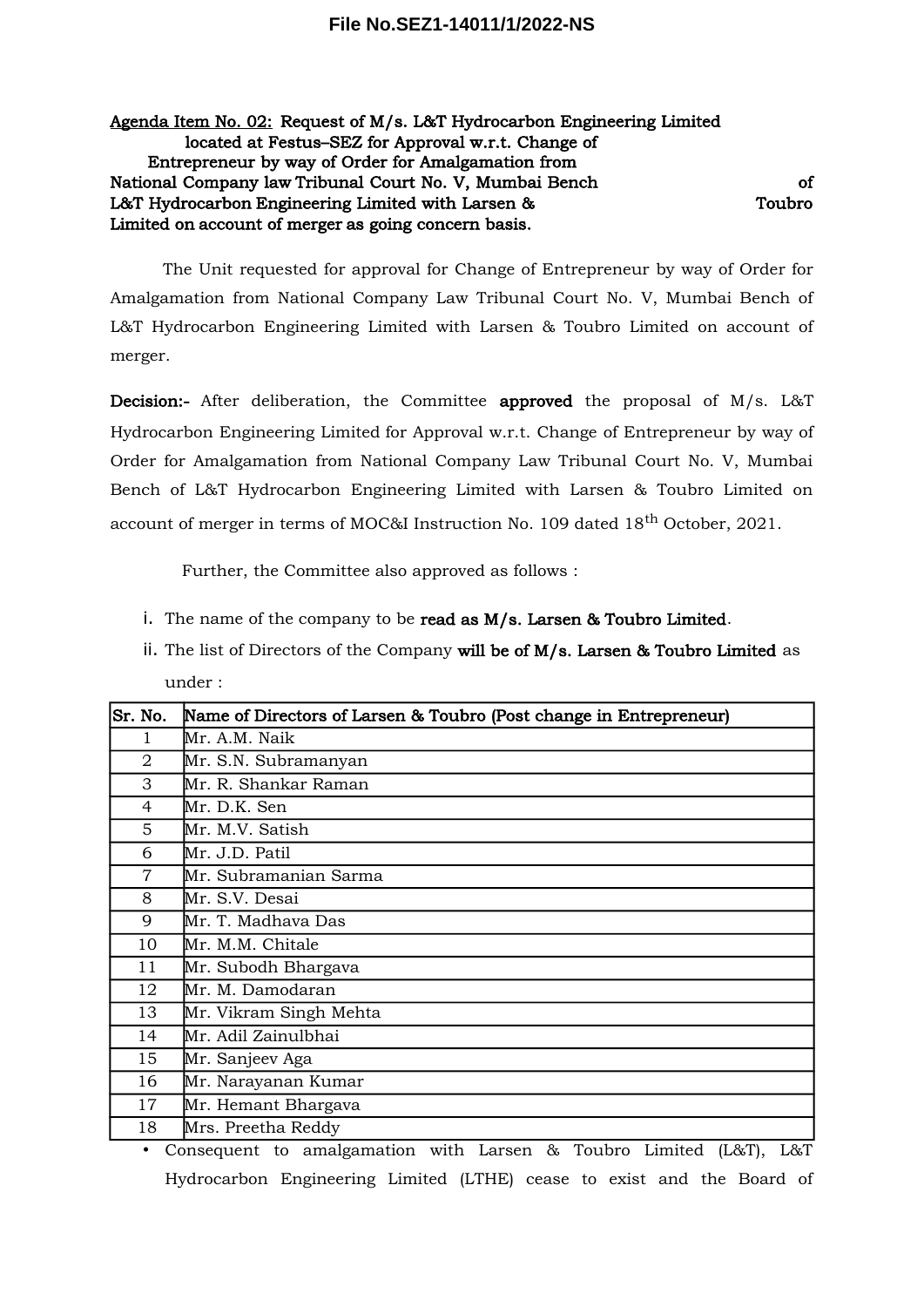Directors of LTHE got dissolved.

iii.M/s. LTHE was a 100% subsidiary of L&T (99.99% shares held by L&T, and

from Sr. no. 2 to 7 were held by employee nominees jointly with L&T), as under:

| Sr.            | Name of Shareholder                                         | Type         | ofNo. of shares             | %<br>of      |
|----------------|-------------------------------------------------------------|--------------|-----------------------------|--------------|
| No.            |                                                             | Securities   |                             | shareholding |
| $\vert$ 1      | Larsen & Toubro Limited                                     |              | Equity shares 100,00,49,994 | 99.99        |
| $ 2\rangle$    | Mr. Subodh Shetty jointly with Equity shares 1              |              |                             | 0.00         |
|                | Larsen & Toubro Limited                                     |              |                             |              |
| 3              | Mr. P Ramakrishnan jointly with Equity shares 1             |              |                             | 0.00         |
|                | Larsen & Toubro Limited                                     |              |                             |              |
| $\overline{4}$ | Mr. Vipul Chandra jointly with Equity shares <sup>[1]</sup> |              |                             | 0.00         |
|                | Larsen & Toubro Limited                                     |              |                             |              |
| 5              | Mr. Y.V.S. Sravankumar jointly with Equity shares 1         |              |                             | 0.00         |
|                | Larsen & Toubro Limited                                     |              |                             |              |
| 6              | Mr. R. Govindan jointly with Larsen Equity shares 1         |              |                             | 0.00         |
|                | & Toubro Limited                                            |              |                             |              |
| $\overline{7}$ | Mr. Prasad V. Shanbhag jointly with Equity shares 1         |              |                             | 0.00         |
|                | Larsen & Toubro Limited                                     |              |                             |              |
| Total          |                                                             |              | 100,00,50,000               | 100          |
|                | Larsen & Toubro Limited                                     | Preference   | 50,00,00,000                | 100          |
|                |                                                             | share        |                             |              |
| Total          |                                                             | 50,00,00,000 | 100                         |              |

List of shareholders of the company will be of M/s. Larsen & Toubro Limited.

Further, the Committee also directed the unit to comply with the following safeguards in terms of Instruction no. 109, dated 18.10.2021:-

- 1. Seamless continuity of the SEZ activities with unaltered responsibilities and obligations for the altered entity.
- 2. Fulfillment of all eligibility criteria applicable, including security clearances etc, by the altered entity and its constituents.
- 3. Applicability of and compliance with all Revenue/Company Affairs/SEBI etc. Acts/Rules which regulate issues like capital gains, equity change, transfer, taxability etc.
- 4. Full financial details relating to change in equity/merger, demerger, amalgamation or transfer in ownership etc. shall be furnished immediately to Member (IT&R), CBDT, Department of Revenue and to the jurisdictional Authority.
- 5. The Assessing Officer shall have the right to assess the taxability of the gain/loss arising out of the transfer of equity or merger demerger, amalgamation, transfer and ownerships etc. as may be applicable and eligibility for deduction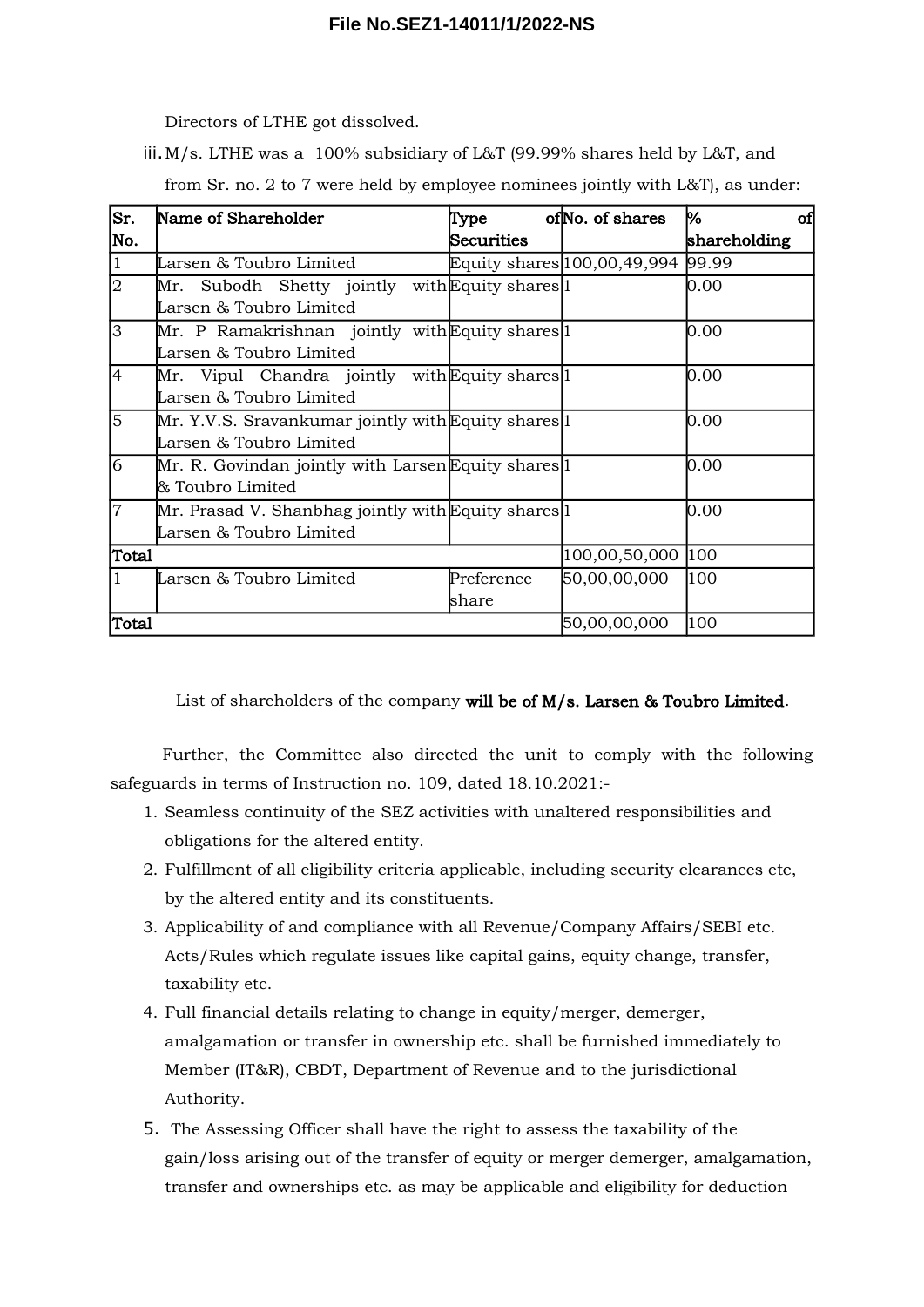under relevant sections of the Income Tax Act, 1961.

- 6. The applicant shall comply with relevant State Government laws, including those relating to lease of land, as applicable.
- 7. The applicant shall furnish details of PAN and jurisdictional assessing officer of the unit to CBDT.
- 8. The applicant shall be recognized by the new name or such arrangement in all the records.

# Agenda Item No. 03 : Application for setting up of New Unit M/s. ERGO Technology and Services Private Limited in M/s. Festus -

#### SEZ.

M/s. ERGO Technology and Services Private Limited submitted an application for setting up a New Unit at M/s. Festus Properties Private Limited - SEZ for Other Business services in the nature of call centres, insurance claim processing, Payroll, revenue accounting etc; Information Technology Enabled Services such as Human Resource Services; Support Centres; Computer Software Services (Such as Software/ Applications/ Product Development, Enhancement/ Upgradation of existing applications/ Products, Testing, Ready to go application); Content Development, Remote Maintenance services, Website services and Data Processing at admeasuring area 53,374 Sq. ft envisaging FOB value of exports of Rs. 44752.50 Lakhs, FE outgo of Rs. 3103.83 Lakhs and NFE of Rs. 41648.67 Lakhs over a period of 5 years with employment generation of 400 Nos. (300 Men & 100 Women).

Decision:- After deliberation, the Committee approved the proposal of M/s. ERGO Technology and Services Private Limited for setting up a FTWZ Unit for Other Business services in the nature of call centres, insurance claim processing, Payroll, revenue accounting etc; Information Technology Enabled Services such as Human Resource Services; Support Centres; Computer Software Services (Such as Software/ Applications/ Product Development, Enhancement/ Upgradation of existing applications/ Products, Testing, Ready to go application); Content Development, Remote Maintenance services, Website services and Data Processing at Festus-SEZ in an admeasuring area 53,374 Sq. ft., at Unit No. 101, 103 & 104,  $1<sup>st</sup>$  Floor, Kensington A – Wing, Festus Properties Pvt. Ltd. – SEZ, Powai, Mumbai – 400076 envisaging FOB value of exports of Rs. 44752.50 Lakhs, FE outgo of Rs. 3103.83 Lakhs and NFE of Rs. 41648.67 Lakhs over a period of 5 years with employment generation of 400 Nos. (300 Men & 100 Women) and directed the Unit Representative to submit the Plan layout of the proposed building to carry out the proposed activity.